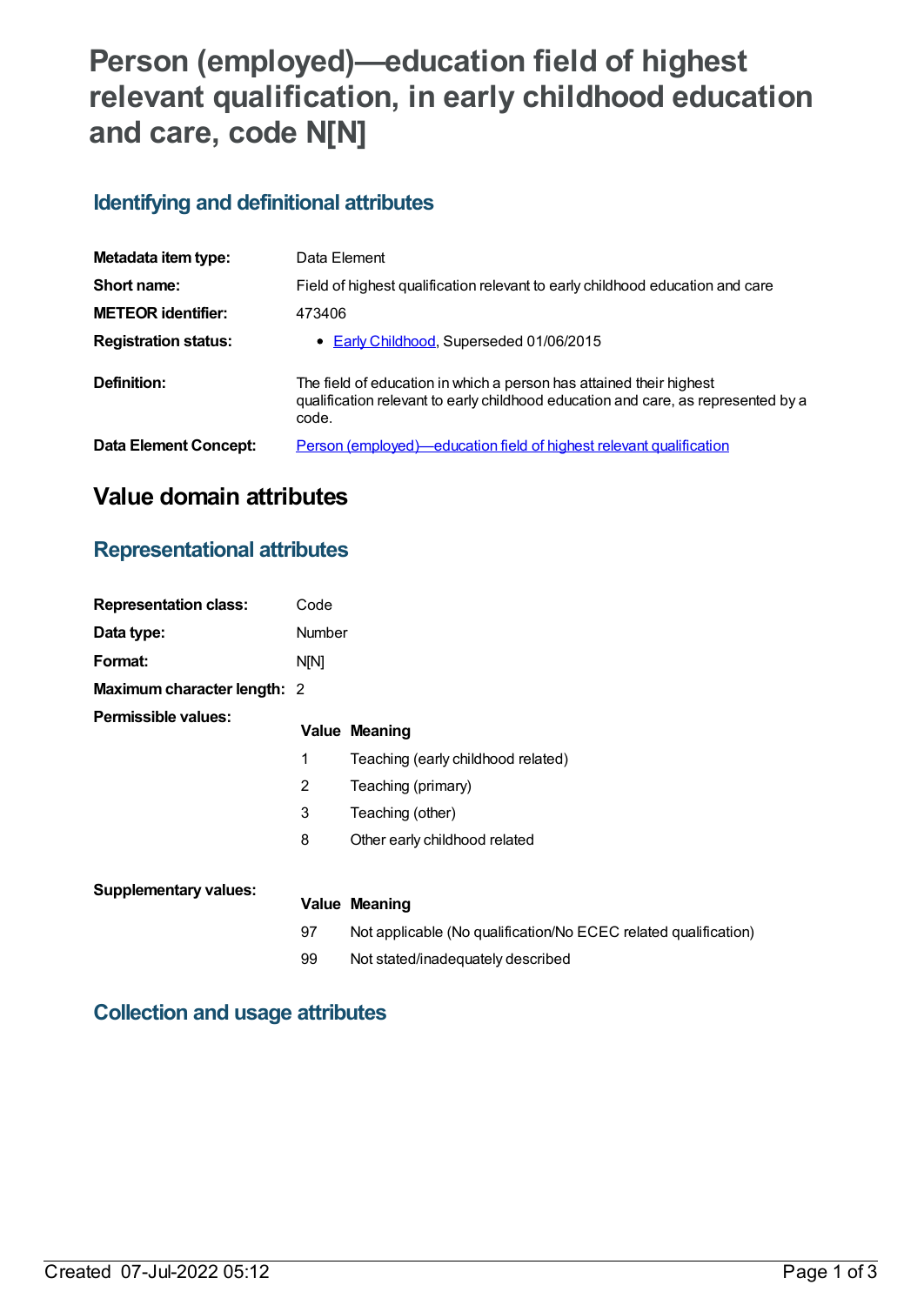| Guide for use:                         | <b>Permissible values</b>                                                                                                                                                                                                              |
|----------------------------------------|----------------------------------------------------------------------------------------------------------------------------------------------------------------------------------------------------------------------------------------|
|                                        | The value domain uses the Field of Education classification of Australian Standard<br>Classification of Education (ASCED). This is a three-level hierarchical<br>Classification specifying broad, narrow and detailed fields of study. |
|                                        | CODE 1 Teaching (early childhood related)-ASCED 070101                                                                                                                                                                                 |
|                                        | CODE 2 Teaching (primary)-ASCED 070103                                                                                                                                                                                                 |
|                                        | CODE 3 Teaching (other)-ASCED 070105-070199<br>This field includes special education, and teaching English as a second language.                                                                                                       |
|                                        | CODE 8 Other early childhood related<br>This includes other early education and care related fields not classifiable in any of<br>the above categories.                                                                                |
|                                        | <b>Supplementary values</b>                                                                                                                                                                                                            |
|                                        | CODE 97 Not applicable                                                                                                                                                                                                                 |
|                                        | Use this code when there is no qualification or no ECEC related qualification.                                                                                                                                                         |
| <b>Source and reference attributes</b> |                                                                                                                                                                                                                                        |
| <b>Submitting organisation:</b>        | Early Childhood Data Sub Group (ECDSG)                                                                                                                                                                                                 |

| Subfilitung organisation. | Early Childhood Data Sub Group (ECDSG)                                                                                           |
|---------------------------|----------------------------------------------------------------------------------------------------------------------------------|
| Origin:                   | Australian Bureau of Statistics 2001. Australian Standard Classification of<br>Education (ASCED) Cat. No. 1272.0. Canberra: ABS. |
|                           |                                                                                                                                  |

Reference through http://www.abs.gov.au/Ausstats/abs@.nsf/StatsLibrary

## **Data element attributes**

### **Collection and usage attributes**

| Guide for use:             | This is the specific field of education in which the early childhood education and<br>care worker has attained their highest early childhood education and care related<br>qualification. Only completed qualifications should be reported.      |
|----------------------------|--------------------------------------------------------------------------------------------------------------------------------------------------------------------------------------------------------------------------------------------------|
|                            | This item is only applicable to paid <b>contact workers</b> in early childhood education<br>and care services.                                                                                                                                   |
| <b>Collection methods:</b> | The field of education reported should be in relation to the highest level of early<br>childhood education and care-related qualification reported for the data element<br>Level of highest qualification in early childhood education and care. |

### **Source and reference attributes**

| <b>Submitting organisation:</b> | Early Childhood Data Sub Group (ECDSG) |
|---------------------------------|----------------------------------------|
| Steward:                        | Early Childhood Data Sub Group (ECDSG) |
|                                 |                                        |

**Relational attributes**